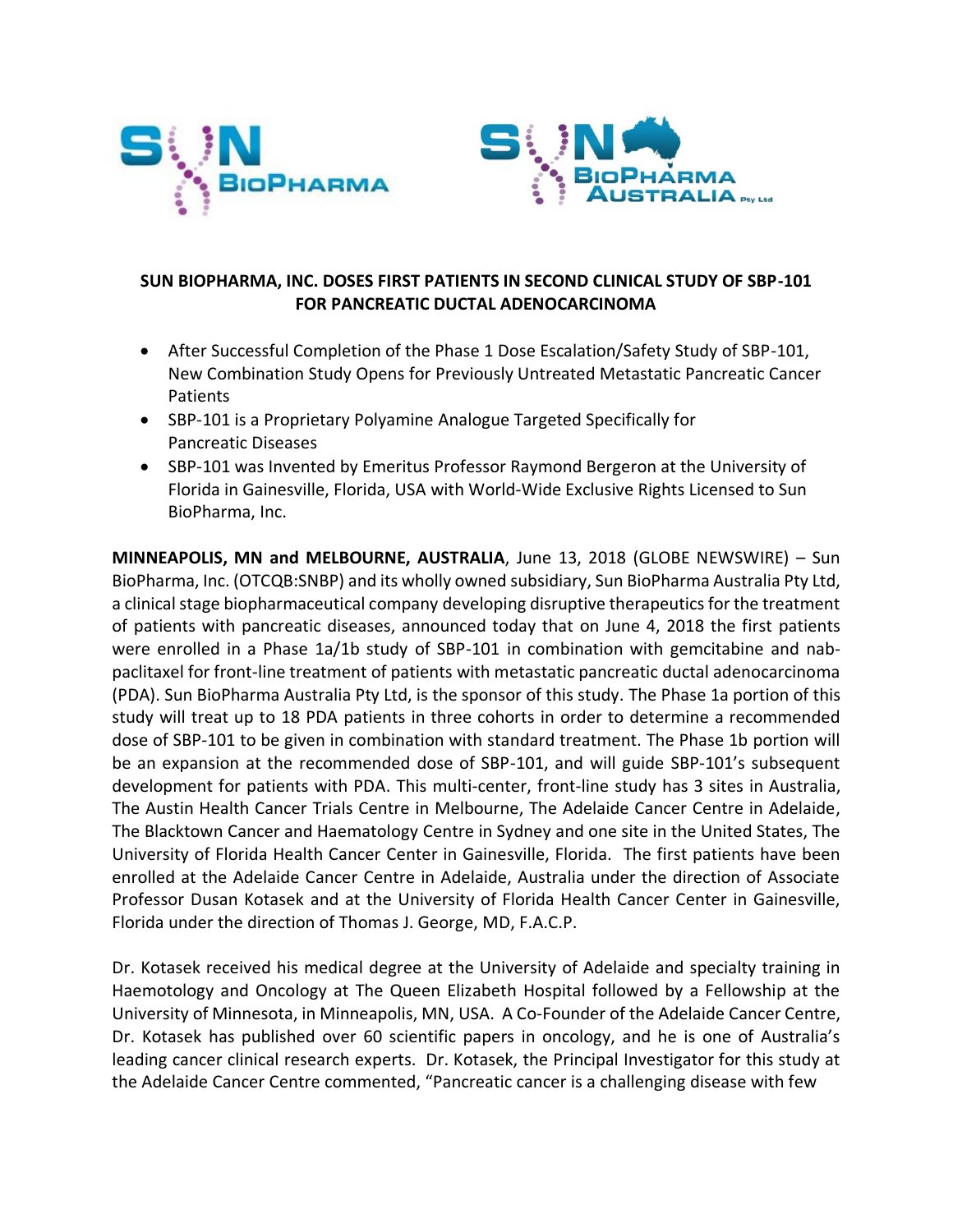significant options available with a meaningful impact on response rates and progression free survival. We are excited to participate in this clinical study, and to continue our evaluation of SBP-101 as front-line combination treatment for previously untreated patients with metastatic PDA."

Dr. George is a medical oncologist having graduated with honors from the University of Florida College of Medicine. He is the Director of the GI Oncology Program at the University of Florida and Associate Director of Clincial Investigation at the UF Health Cancer Center. He is the Principal Investigator for this study at the University of Florida Health Cancer Center and he commented, "We are extremely honored to be participating in this important study that was born from the discoveries made by Dr. Raymond Bergeron here at the University of Florida. Pancreatic cancer requires us to think outside the box which is exactly what this treatment has the potential to offer our patients with PDA."

"Pancreatic cancer is a leading cause of cancer deaths in both Australia and the United States, currently being the 3<sup>rd</sup> most common cause of cancer deaths in the US. It represents a significant unmet medical need, with most patients having a poor prognosis and limited life expectancy," said Suzanne Gagnon, M.D., Chief Medical Officer at Sun BioPharma. "Our recently completed safety study in heavily pre-treated PDA patients suggested SBP-101 could be a promising addition to current front-line treatment regimens. The Data Safety Monitoring Board, Principal Investigators and our clinical team agreed to move directly to front-line for our second trial and we are excited to study SBP-101 in combination with standard of care chemotherapy for previously untreated metastatic PDA patients."

### **About SBP-101**

SBP-101 is a first-in-class, proprietary, polyamine compound designed to exert therapeutic effects in a mechanism specific to the pancreas. Sun BioPharma originally licensed SBP-101 from the University of Florida Research Foundation in 2011. The molecule has been shown to be highly effective in preclinical studies of human pancreatic cancer models, demonstrating superior activity to existing FDA-approved chemotherapy agents. Combination therapy potential has also been shown for pancreatic cancer. SBP-101 is expected to differ from current pancreatic cancer therapies in that it specifically targets the exocrine pancreas and has shown efficacy against primary and metastatic disease in animal models of human pancreatic cancer. Therefore management believes that SBP-101 may effectively treat both primary and metastatic pancreatic cancer, while leaving the insulin-producing islet cells and non-pancreatic tissue unharmed. The safety and metabolic profile demonstrated in our first-in-human safety study further supports evaluation of the potential for additive or synergistic effects in combination with current standard pancreatic cancer treatment.

### **About Sun BioPharma**

Sun BioPharma Inc. is a clinical-stage biopharmaceutical company developing disruptive therapeutics for urgent unmet medical needs. The Company's development programs target diseases of the pancreas, including pancreatic cancer and pancreatitis; the Company's initial product candidate is SBP-101 for the treatment of patients with pancreatic cancer. SBP-101 was